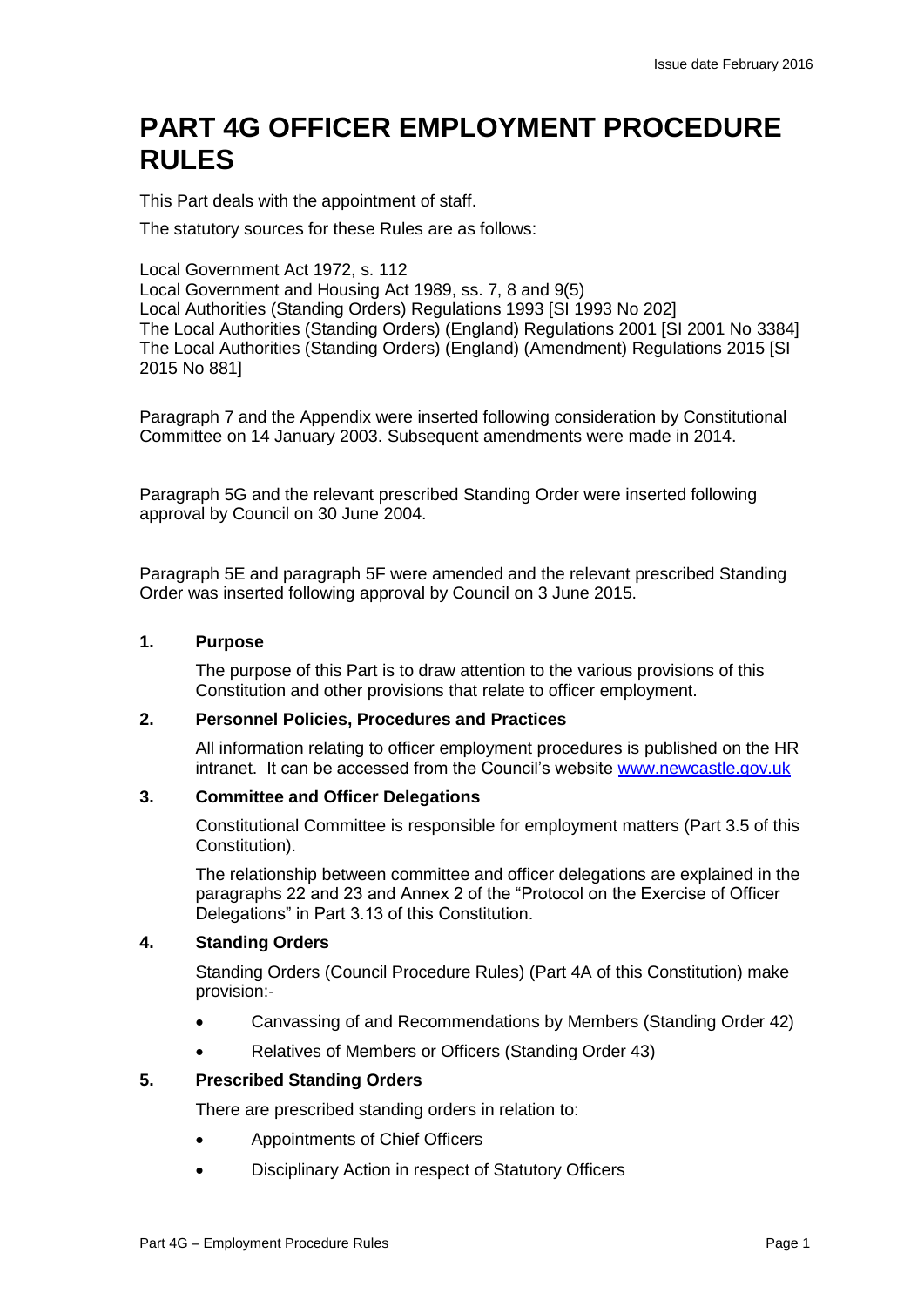- **Staffing**
- Political Assistants

These are set out in the Annexes to this Part. These form part of the Council's standing orders.

The broad effect of these is:-

# **A. Recruitment of head of paid service and chief officers**

Where the Council proposes to appoint a chief officer and it is not proposed that the appointment be made exclusively from among their existing officers, the Council will:

- (a) draw up a statement specifying:
	- i) the duties of the officer concerned; and
	- ii) any qualifications or qualities to be sought in the person to be appointed;
- (b) make arrangements for the post to be advertised in such a way as is likely to bring it to the attention of persons who are qualified to apply for it; and
- (c) make arrangements for a copy of the statement mentioned in paragraph (1) to be sent to any person on request.

#### **B. Appointment of head of paid service**

This process will be subject to the prescribed standing orders.

- (a) The full council will approve the appointment of the head of paid service following the recommendation of such an appointment by a committee or sub-committee of the Council. That committee or sub-committee must include at least one member of the Cabinet.
- (b) The full Council may only make or approve the appointment of the head of paid service where no well-founded objection has been made by any member of the Cabinet.

# **C. Appointment of chief officers and deputy chief officers**

This process will be subject to the prescribed standing orders.

- (a) A committee or sub-committee of the Council will generally appoint chief officers and those deputy chief officers who are assistant directors. That committee or sub-committee must include at least one member of the Cabinet.
- (b) An offer of employment as a chief officer or deputy chief officer shall only be made where no well-founded objection from any member of the Cabinet has been received.

NOTE: The appointment of the Director of Public Health shall be made jointly with the Secretary of State and the Council must have regard to any guidance given by the Secretary of State in relation to its Director of Public Health, including guidance as to appointment, terms and conditions and management.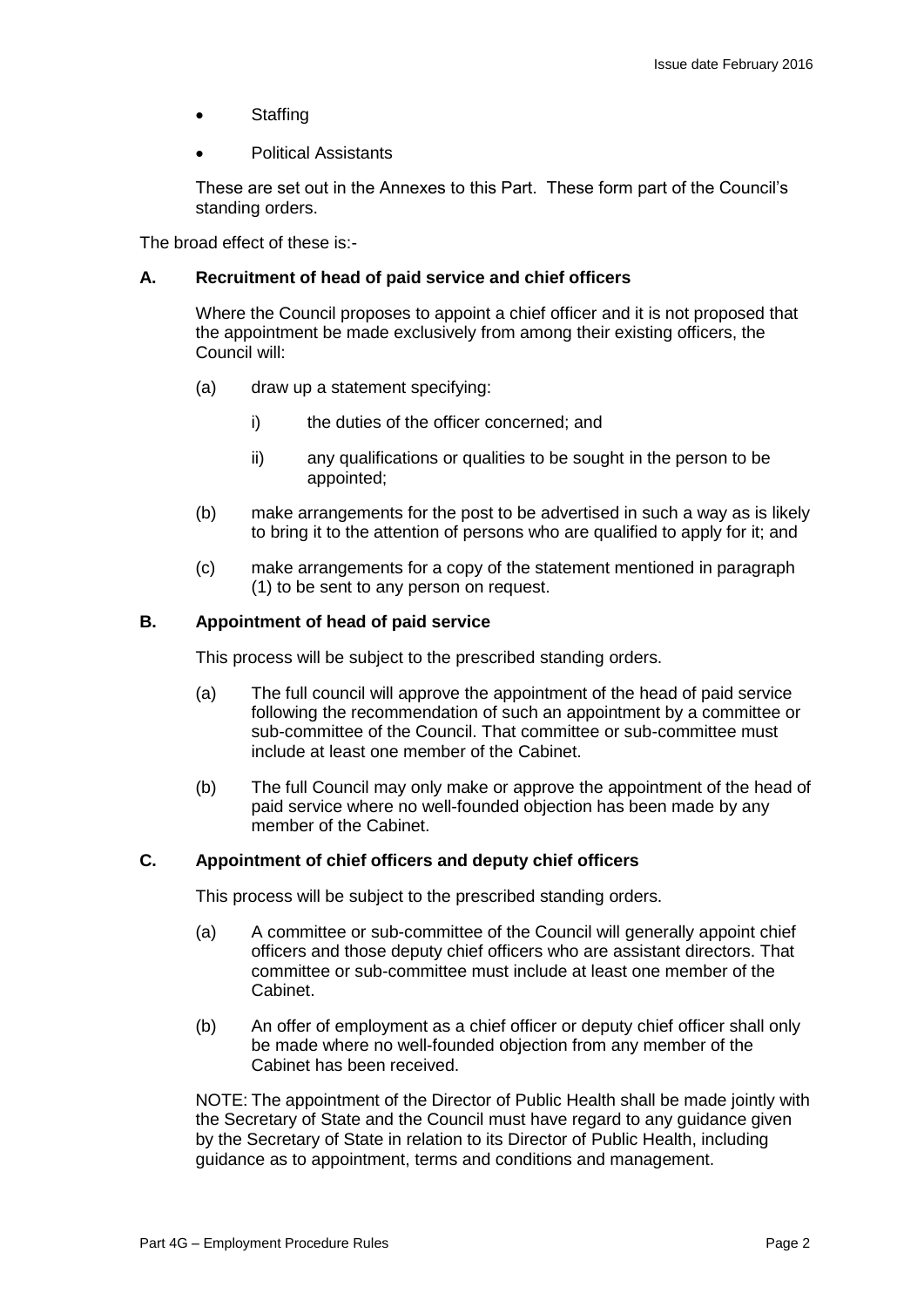#### **D. Other appointments**

- (a) **Deputy chief officers who are not assistant directors.** Appointment of deputy chief officers who are not assistant directors shall be made by the head of paid service or his/her nominee.
- (b) **Officers below deputy chief officer**. Appointment of officers below deputy chief officer (other than assistants to political groups) is the responsibility of the head of paid service or his/her nominee, and may not be made by councillors.
- (b) **Assistants to political groups**. Appointment of an assistant to a political group shall be made in accordance with the wishes of that political group.

#### **E. Disciplinary action**

Councillors will not be involved in the disciplinary action against any officer below deputy chief officer except where such involvement is necessary for any investigation or inquiry into alleged misconduct, although the Council's disciplinary and related procedures, as adopted from time to time, may allow a right of appeal to members in respect of disciplinary action.

NOTE: In respect of the Director of Public Health, the Council will comply with any direction given to the Council by the Secretary of State to review, investigate, consider steps and report given under section 73(4) of the National Health Service Act 2006.

#### **F. Dismissal**

The process will be subject to the prescribed standing orders.

(a) **Dismissal**. The full council will approve the dismissal of the head of paid service, monitoring officer or chief finance officer. Before taking the final decision, the Council must invite at least two Independent Persons to be considered for appointment to a committee ("the Panel") to advise it on matters relating to the dismissal.

(b) **Independent Person**. An Independent Person is a person appointed as part of the standards regime under the Localism Act 2011. Invitations to be members of the Panel must be issued in the prescribed order.

(c) The Panel must be appointed at least 20 working days before the meeting when the full council will consider whether or not to approve a proposal to dismiss the head of paid service, monitoring officer or chief finance officer.

(d) Before voting whether or not to approve such a dismissal, the full council must take into account (i) any advice, views or recommendations of the Panel, (ii) the conclusions of any investigation and (iii) any representations from the relevant officer.

(e) Councillors will not be involved in the dismissal of any officer below deputy chief officer except where such involvement is necessary for any investigation or inquiry into alleged misconduct, although the Council's disciplinary and related procedures, as adopted from time to time, may allow a right of appeal to members in respect of dismissals.

NOTE: The Council shall consult the Secretary of State before terminating the appointment of the Director of Public Health.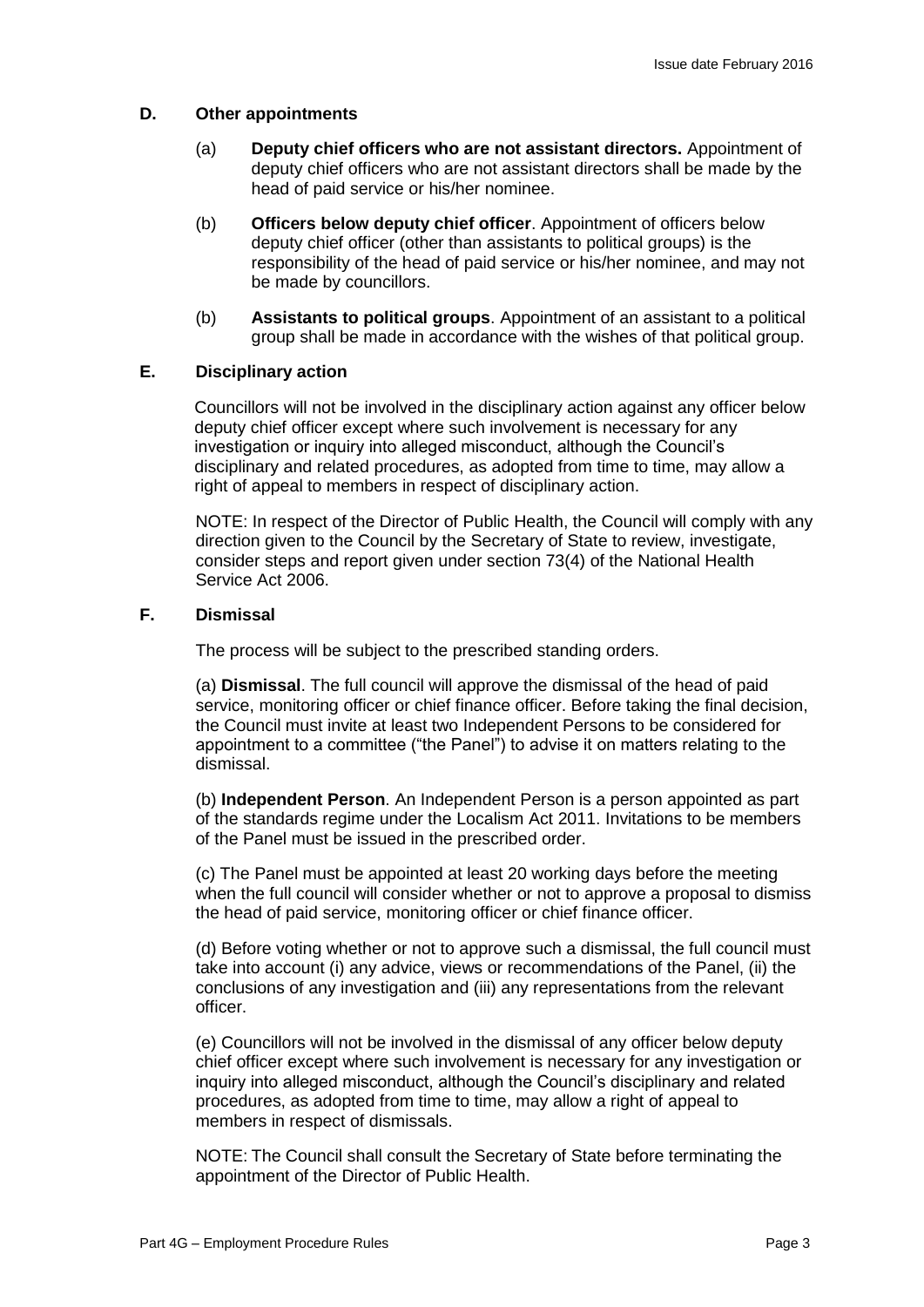# **G. Political Assistants**

- (a) The Council will not make any appointment to a political assistant post until it has allocated a political assistant post to each of the political groups which qualify for one.
- (b) The Council will not allocate a political assistant post to a political group which does not qualify for one.
- (c) No political group shall be allocated more than one political assistant.

NOTE: A political group is one defined in regulations 8-12 of the Local Government (Committees and Political Groups) Regulations 1990, as amended.

Section 9 Local Government and Housing Act 1989 defines the circumstances in which a political group qualifies for a political assistant post.

#### 6. **Service Manager Strategic Property**

The Council has decided that the person appointed by the Council to the position of Service Manager Strategic Property shall as a minimum be a member of the Royal Institution of Chartered Surveyors (General Practice Division).

### **7. Involvement of Elected Members in Staff Appointments**

There is a wide statutory definition of "chief officers" and "deputy chief officers". Constitutional Delegated Sub-committee on 17 January 2014 therefore resolved that members would only be involved in the appointment of –

- the Chief Executive,
- Directors, and
- Senior posts operating at assistant director level.

Details of the current posts are set out in the Appendix.

Details about the Council's pay arrangements including governance arrangements are outlined in our Pay Policy Statement, which is updated on an annual basis and agreed by Constitutional Committee.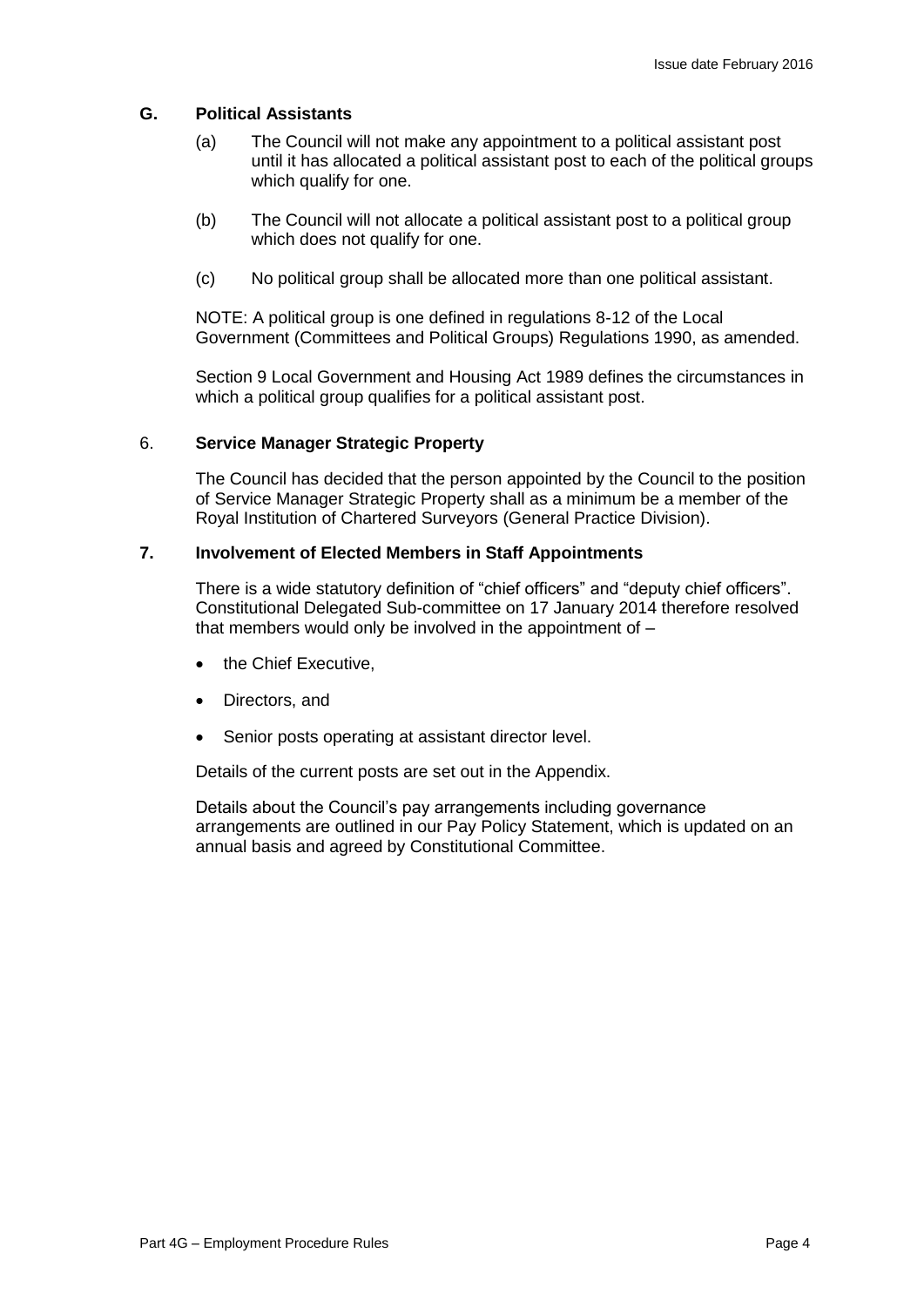# **Appendix to Part 4G**

**Posts for which Members may be involved in recruitment and selection (chief officers shown in bold type)**

| <b>Chief Executive</b>                                                                                                                                                                                                                                                 |                                                                                                                                                                                                              |  |  |  |  |
|------------------------------------------------------------------------------------------------------------------------------------------------------------------------------------------------------------------------------------------------------------------------|--------------------------------------------------------------------------------------------------------------------------------------------------------------------------------------------------------------|--|--|--|--|
| <b>Resources Directorate</b>                                                                                                                                                                                                                                           | <b>Investment and Development Directorate</b>                                                                                                                                                                |  |  |  |  |
| <b>Director of Resources</b><br><b>Assistant Director Financial Services</b><br><b>Assistant Director Human Resources</b><br><b>Assistant Director Legal Services</b>                                                                                                  | Director of Investment and Development<br><b>Assistant Director Capital Investment</b><br><b>Assistant Director Development</b>                                                                              |  |  |  |  |
| <b>Wellbeing, Care and Learning Directorate</b>                                                                                                                                                                                                                        | <b>Assistant Chief Executive Directorate</b><br><b>Assistant Chief Executive</b><br>Assistant Director Public Safety and<br>Regulation<br><b>Assistant Director Policy, Communication</b><br>and Performance |  |  |  |  |
| Director of Wellbeing, Care and Learning<br>Assistant Director Commissioning and<br>Procurement<br><b>Assistant Director Education</b><br>Assistant Director Adult Social Care<br><b>Assistant Director Children's Social Care</b><br><b>Director of Public Health</b> |                                                                                                                                                                                                              |  |  |  |  |
| <b>Communities Directorate</b>                                                                                                                                                                                                                                         |                                                                                                                                                                                                              |  |  |  |  |
| <b>Director of Communities</b><br>Assistant Director Customers, Culture and<br>Skills<br><b>Assistant Director Building and Commercial</b><br>Enterprise<br><b>Assistant Director Tyne and Wear Archives</b><br>and Museums                                            |                                                                                                                                                                                                              |  |  |  |  |

Note: It is still necessary to follow the procedure contained in Part 4G of the Charter in relation to the appointment of Chief Officers and Deputy Chief Officers, i.e. an offer of employment as a Chief Officer or Deputy Chief Officer shall only be made where no wellfounded objection from any Member of the Cabinet has been received.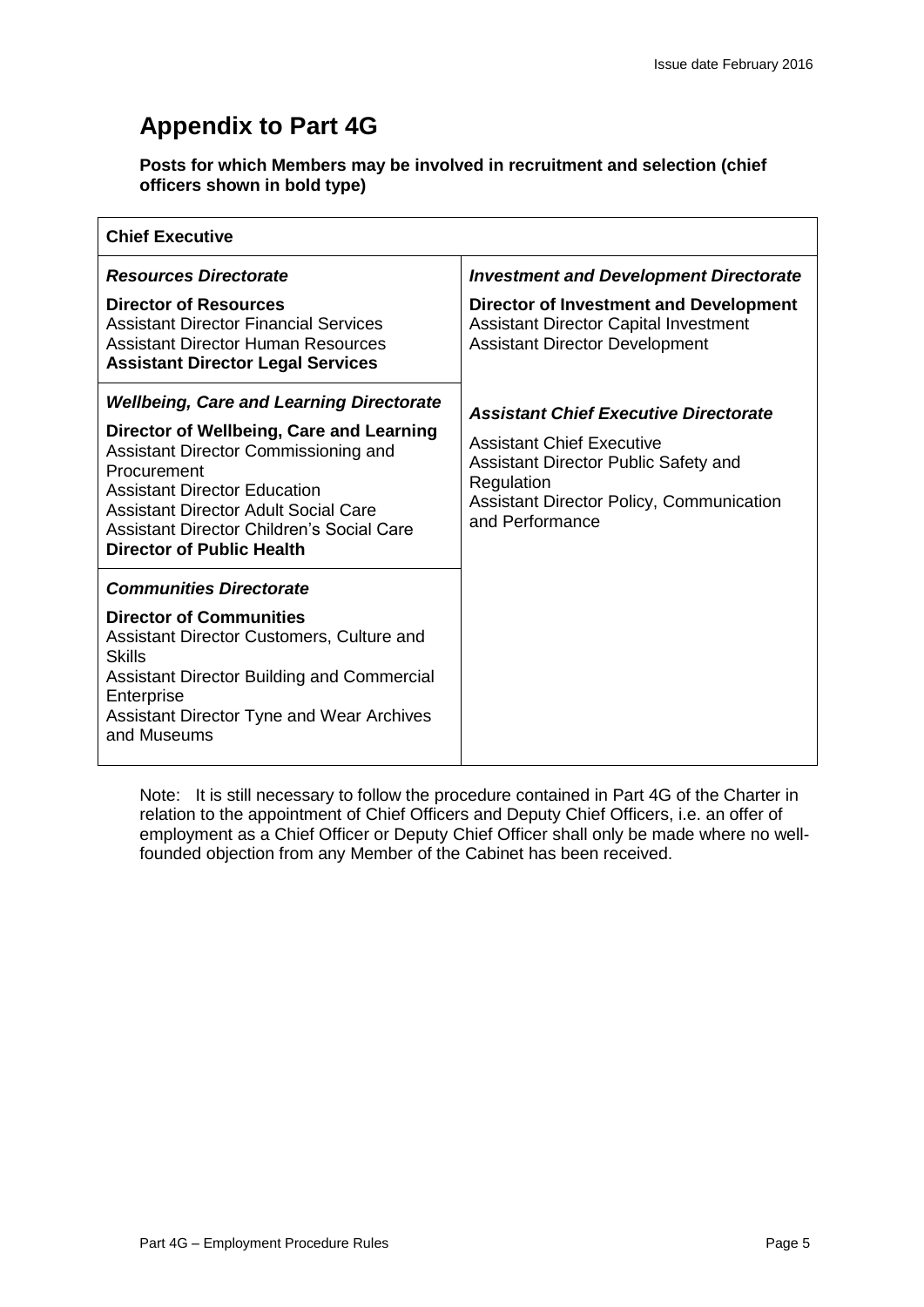| <b>Prescribed Standing Orders - Appointment of Chief Officers</b> |                                                                                                                                                                              |                                                                                                                                                                                                                                                                                                                                                      |                                                                                                                                                                                                                                                                                                                                                                                |  |  |  |
|-------------------------------------------------------------------|------------------------------------------------------------------------------------------------------------------------------------------------------------------------------|------------------------------------------------------------------------------------------------------------------------------------------------------------------------------------------------------------------------------------------------------------------------------------------------------------------------------------------------------|--------------------------------------------------------------------------------------------------------------------------------------------------------------------------------------------------------------------------------------------------------------------------------------------------------------------------------------------------------------------------------|--|--|--|
| 1.                                                                |                                                                                                                                                                              | Where the Council propose to appoint a chief officer, and it is not proposed that the<br>appointment be made exclusively from among their existing officers, the Council shall -                                                                                                                                                                     |                                                                                                                                                                                                                                                                                                                                                                                |  |  |  |
|                                                                   | (a)                                                                                                                                                                          |                                                                                                                                                                                                                                                                                                                                                      | draw up a statement specifying                                                                                                                                                                                                                                                                                                                                                 |  |  |  |
|                                                                   |                                                                                                                                                                              | (i)                                                                                                                                                                                                                                                                                                                                                  | the duties of the officer concerned, and                                                                                                                                                                                                                                                                                                                                       |  |  |  |
|                                                                   |                                                                                                                                                                              | (ii)                                                                                                                                                                                                                                                                                                                                                 | any qualifications or qualities to be sought in the person to be appointed;                                                                                                                                                                                                                                                                                                    |  |  |  |
|                                                                   | (b)                                                                                                                                                                          | make arrangements for the post to be advertised in such a way as is likely to<br>bring it to the attention of persons who are qualified to apply for it; and                                                                                                                                                                                         |                                                                                                                                                                                                                                                                                                                                                                                |  |  |  |
|                                                                   | (c)                                                                                                                                                                          | make arrangements for a copy of the statement mentioned in paragraph (a) to be<br>sent to any person on request                                                                                                                                                                                                                                      |                                                                                                                                                                                                                                                                                                                                                                                |  |  |  |
| 2.                                                                | (1)                                                                                                                                                                          | Where a post has been advertised as provided in paragraph 1(b), the Council<br>shall                                                                                                                                                                                                                                                                 |                                                                                                                                                                                                                                                                                                                                                                                |  |  |  |
|                                                                   |                                                                                                                                                                              | (a)                                                                                                                                                                                                                                                                                                                                                  | interview all qualified applicants for the post, or                                                                                                                                                                                                                                                                                                                            |  |  |  |
|                                                                   |                                                                                                                                                                              | (b)                                                                                                                                                                                                                                                                                                                                                  | select a short list of such qualified applicants and interview those included<br>on the short list.                                                                                                                                                                                                                                                                            |  |  |  |
|                                                                   | (2)                                                                                                                                                                          | Where no qualified person has applied, the Council shall make further<br>arrangements for advertisement in accordance with paragraph (1) (b)                                                                                                                                                                                                         |                                                                                                                                                                                                                                                                                                                                                                                |  |  |  |
| 3.                                                                |                                                                                                                                                                              | Every appointment of a chief officer shall be made by the Council.                                                                                                                                                                                                                                                                                   |                                                                                                                                                                                                                                                                                                                                                                                |  |  |  |
| 4.                                                                | (a)                                                                                                                                                                          | The steps taken under paragraphs (1) or (2) above may be taken by the<br>Constitutional Committee, an Ad Hoc Sub-Committee of the Constitutional<br>Committee or a Chief Officer (under his/her Delegated Powers);                                                                                                                                   |                                                                                                                                                                                                                                                                                                                                                                                |  |  |  |
|                                                                   | (b)                                                                                                                                                                          | A chief officer may be appointed by the Constitutional Committee or an Ad Hoc<br>Sub-Committee of the Constitutional Committee.                                                                                                                                                                                                                      |                                                                                                                                                                                                                                                                                                                                                                                |  |  |  |
| (c)                                                               |                                                                                                                                                                              |                                                                                                                                                                                                                                                                                                                                                      | Any jointly funded non-statutory Chief Officers and any other such post as may<br>be specified by Constitutional Committee may be appointed by the Chief<br>Executive (or other Chief Officer agreed by Constitutional Committee) in<br>consultation with representatives nominated by the relevant funding partners (at<br>least one of whom shall be a City Council member). |  |  |  |
| 5.                                                                | Where the duties of a chief officer include the discharge of functions of two or more<br>local authorities in pursuance of Section 101(5) of the Local Government Act 1972 - |                                                                                                                                                                                                                                                                                                                                                      |                                                                                                                                                                                                                                                                                                                                                                                |  |  |  |
|                                                                   | (a)                                                                                                                                                                          |                                                                                                                                                                                                                                                                                                                                                      | the steps taken under paragraphs (1) or (2) above may be taken by a joint<br>committee of those authorities, a sub-committee of that committee or a chief<br>officer of any of the authorities concerned; and                                                                                                                                                                  |  |  |  |
|                                                                   | any such chief officer may be appointed by such a joint committee or a<br>(b)<br>sub-committee or a committee or sub-committee of any of those authorities.                  |                                                                                                                                                                                                                                                                                                                                                      |                                                                                                                                                                                                                                                                                                                                                                                |  |  |  |
| 6.                                                                |                                                                                                                                                                              | The expression "chief officer" is defined in Regulation 1(2) of the Local Authorities<br>(Standing Orders) Regulations 1993 but shall not include an appointment made<br>pursuant to section 9 of the Local Government and Housing Act 1989 (political<br>assistants). In the context of this Council, "chief officers" currently comprise the Chief |                                                                                                                                                                                                                                                                                                                                                                                |  |  |  |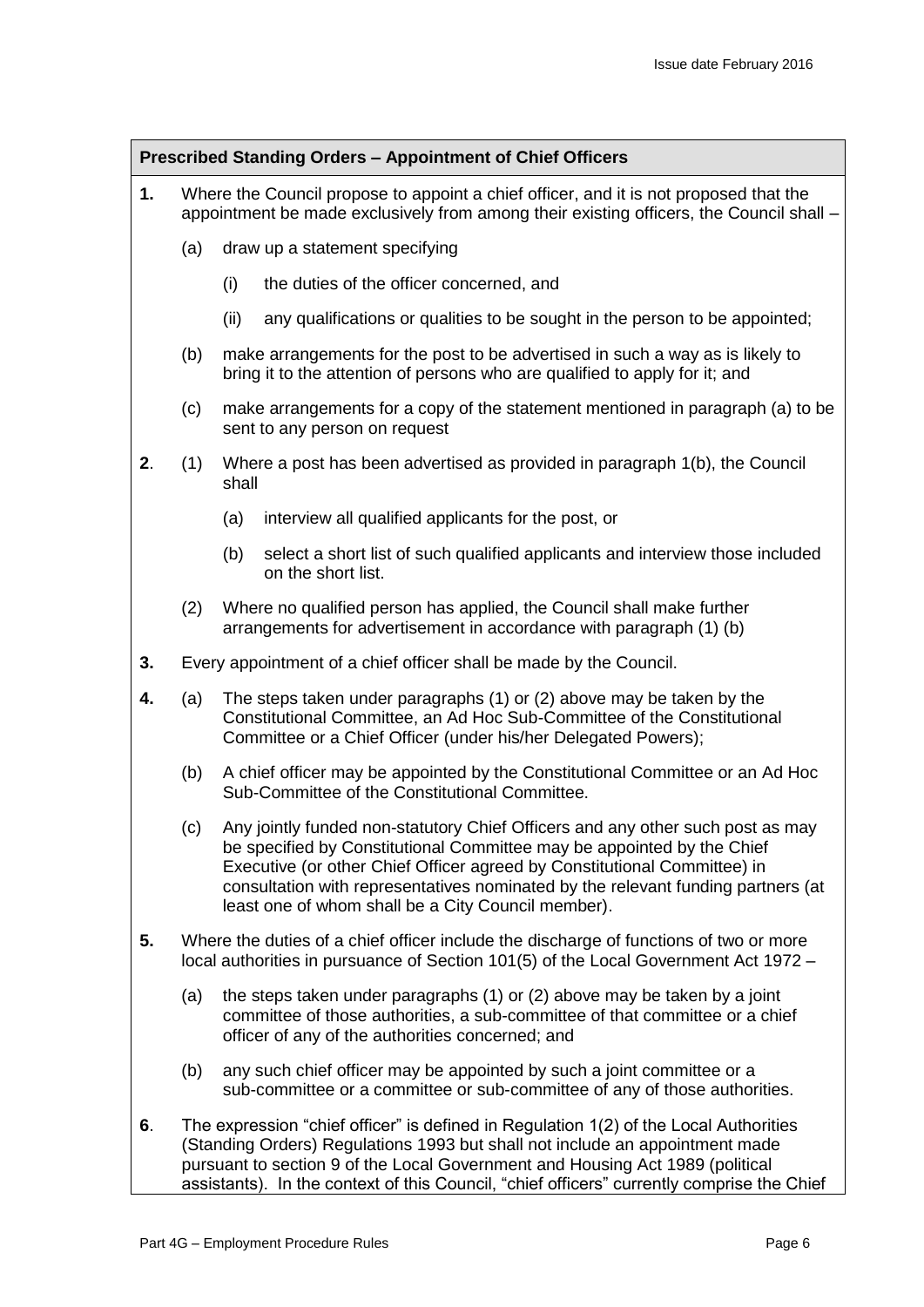Executive (as Head of Paid Service), the Director of Wellbeing, Care and Learning, the Director of Communities, the Director of Resources (as Section 151 Officer), the Director of Investment and Development, the Assistant Chief Executive, the Assistant Director Legal Services (as Monitoring Officer) and the Director of Public Health.

**7**. The person appointed by the Council to the position of Service Manager Strategic Property shall as a minimum be a member of the Royal Institution of Chartered Surveyors (General Practice Division)

### **Prescribed Standing Orders – Disciplinary Action – Head of Paid Service, Chief Finance Officer and Monitoring Officer**

- 1. In the following paragraphs-
	- (a) "the 2011 Act" means the Localism Act 2011;
	- (b) "chief finance officer", "disciplinary action", "head of the authority's paid service" and "monitoring officer" have the same meaning as in regulation 2 of the Local Authorities (Standing Orders) (England) Regulations 2001;
	- (c) "independent person" means a person appointed under section 28(7) of the 2011 Act;
	- (d) "local government elector" means a person registered as a local government elector in the register of electors in the authority's area in accordance with the Representation of the People Acts;
	- (e) "the Panel" means a committee appointed by the authority under section 102(4) of the Local Government Act 1972 for the purposes of advising the authority on matters relating to the dismissal of relevant officers of the authority;
	- (f) "relevant meeting" means a meeting of the authority to consider whether or not to approve a proposal to dismiss a relevant officer; and
	- (g) "relevant officer" means the chief finance officer, head of the authority's paid service or monitoring officer, as the case may be.
- 2. A relevant officer may not be dismissed by an authority unless the procedure set out in the following paragraphs is complied with.
- 3. The authority must invite relevant independent persons to be considered for appointment to the Panel, with a view to appointing at least two such persons to the Panel.
- 4. In paragraph 3 "relevant independent person" means any independent person who has been appointed by the authority or, where there are fewer than two such persons, such independent persons as have been appointed by another authority or authorities as the authority considers appropriate.
- 5. Subject to paragraph 6, the authority must appoint to the Panel such relevant independent persons who have accepted an invitation issued in accordance with paragraph 3 in accordance with the following priority order-
	- (a) a relevant independent person who has been appointed by the authority and who is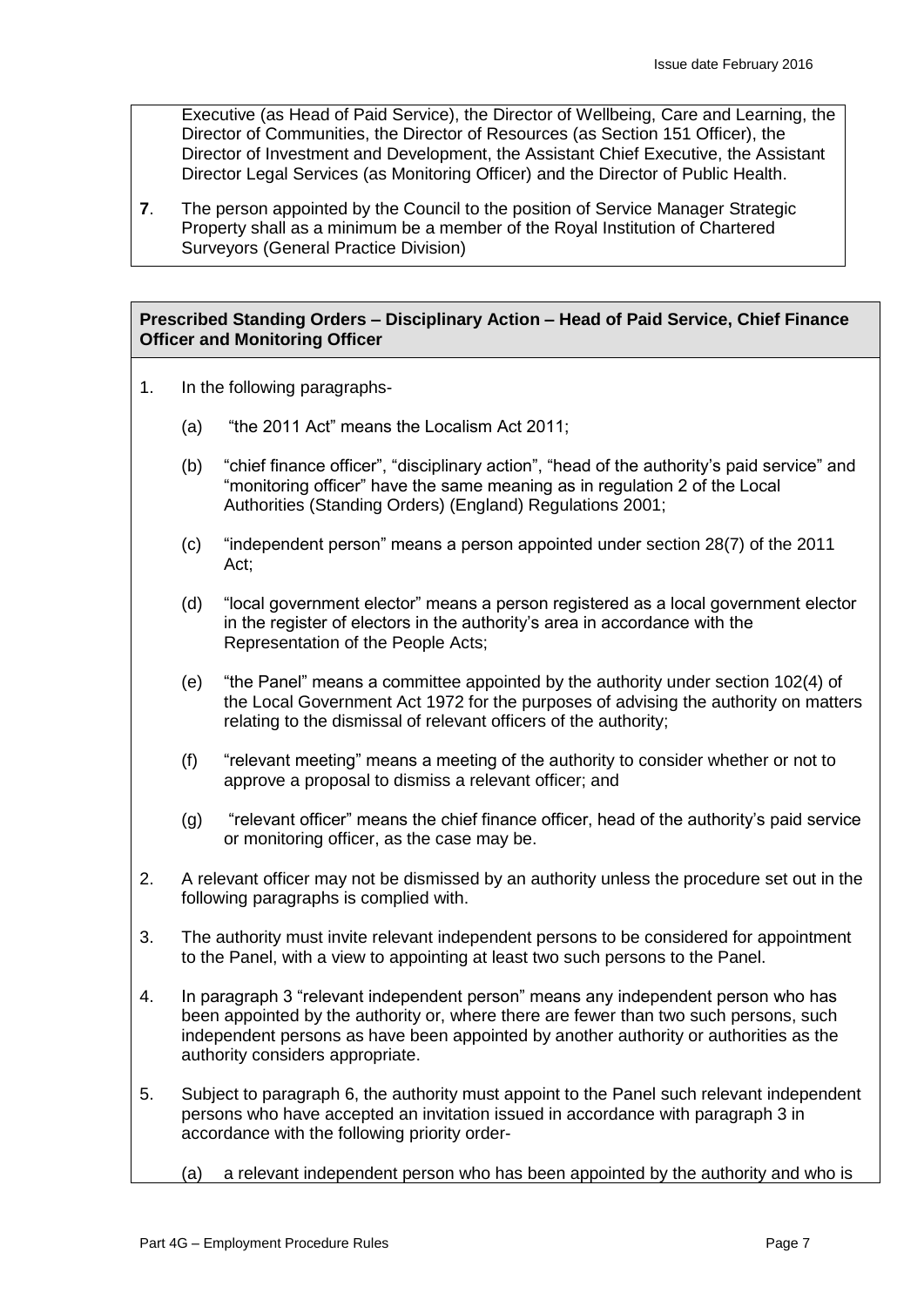a local government elector;

- (b) any other relevant independent person who has been appointed by the authority;
- (c) a relevant independent person who has been appointed by another authority or authorities.
- 6. An authority is not required to appoint more than two relevant independent persons in accordance with paragraph 5 but may do so.
- 7. The authority must appoint any Panel at least 20 working days before the relevant meeting.
- 8. Before the taking of a vote at the relevant meeting on whether or not to approve such a dismissal, the authority must take into account, in particular-
	- (a) any advice, views or recommendations of the Panel;
	- (b) the conclusions of any investigation into the proposed dismissal; and
	- (c) any representations from the relevant officer.
- 9. Any remuneration, allowances or fees paid by the authority to an independent person appointed to the Panel must not exceed the level of remuneration, allowances or fees payable to that independent person in respect of that person's role as independent person under the 2011 Act.

N.B. In the current context of the City Council:

"the head of the authority's paid service" is the Chief Executive;

"the chief finance officer" is the Director of Resources; and

"the monitoring officer" is the Assistant Director Legal Services

# **Prescribed Standing Orders – Staffing Under Executive Arrangements**

**1.** In this Part -

"the 1989 Act" means the Local Government and Housing Act 1989;

"the 2000 Act" means the Local Government Act 2000;

"disciplinary action" has the same meaning as in the Local Authorities (Standing Orders) (England) Regulations 2001;

"executive" and "executive leader" have the same meaning as in Part II of the 2000 Act;

"member of staff" means a person appointed to or holding a paid office or employment under the authority; and

"proper officer" means an officer appointed by the authority for the purposes of the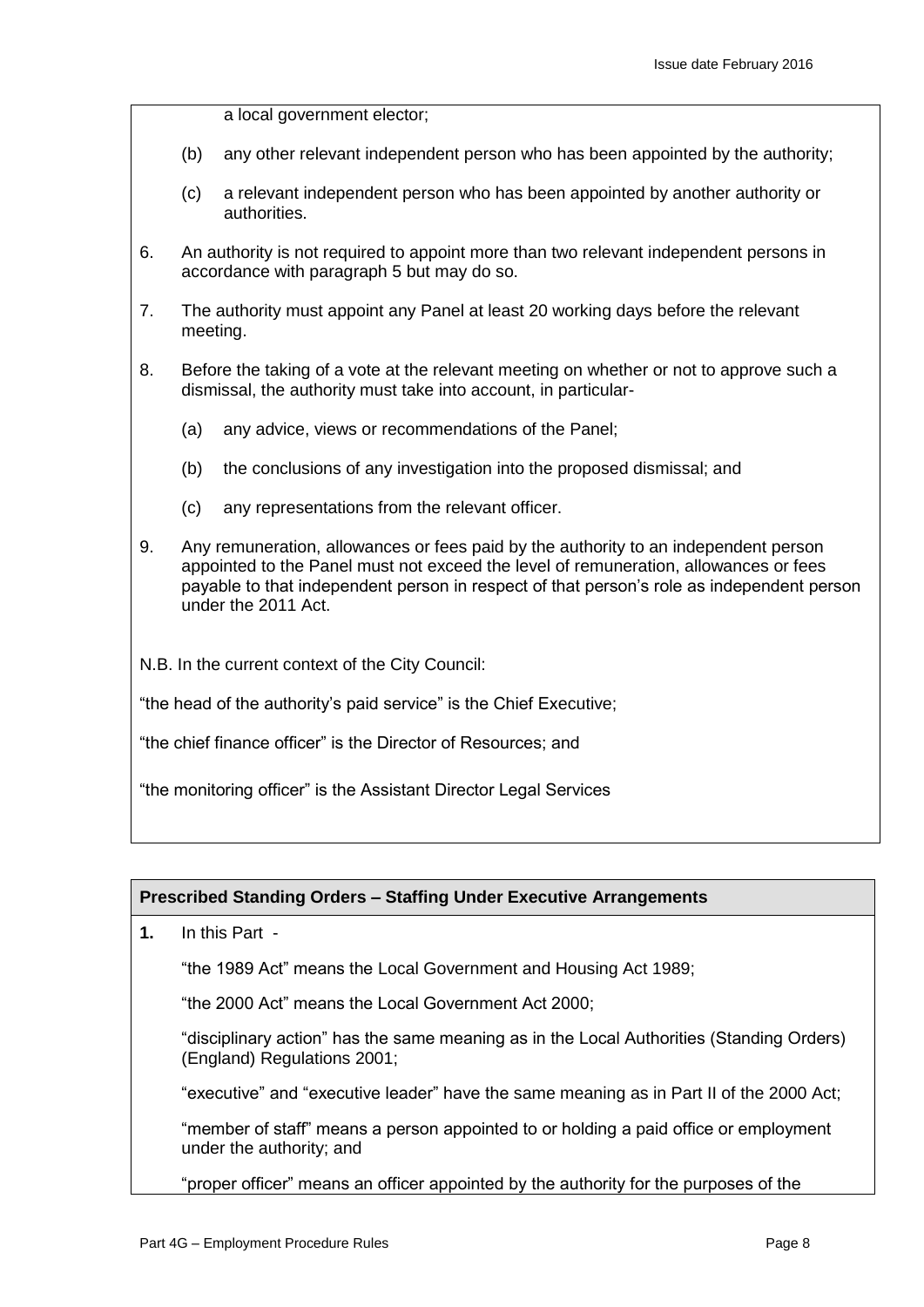provisions in this Part.

| 2. Subject to paragraphs 3 and 7, the function of appointment and dismissal of, and taking |
|--------------------------------------------------------------------------------------------|
| disciplinary action against, a member of staff of the authority must be discharged, on     |
| behalf of the authority, by the officer designated under section 4(1) of the 1989 Act      |
| (designation and reports of head of paid service) as the head of the authority's paid      |
| service or by an officer nominated by him.                                                 |

- **3.** Paragraph 2 shall not apply to the appointment or dismissal of, or disciplinary action against -
	- (a) the officer designated as the head of the authority's paid service;
	- (b) a statutory chief officer within the meaning of section 2(6) of the 1989 Act (politically restricted posts);
	- (c) a non-statutory chief officer within the meaning of section 2(7) of the 1989 Act;
	- (d) a deputy chief officer within the meaning of section 2(8) of the 1989 Act; or
	- (e) a person appointed in pursuance of section 9 of the 1989 Act (assistants for political groups).
- **4** (1) Where a committee, sub-committee or officer is discharging, on behalf of the authority, the function of the appointment of an officer designated as the head of the authority's paid service, the authority must approve that appointment before an offer of appointment is made to that person.
	- (1A) Where a committee, sub-committee or officer is discharging, on behalf of the authority, the function of the dismissal of an officer designated as the head of the authority's paid service, as the authority's chief finance officer, or as the authority's monitoring officer, the authority must approve that dismissal before notice is given to that person.
	- (2) Where a committee or a sub-committee of the authority is discharging, on behalf of the authority, the function of the appointment or dismissal of any officer referred to in sub-paragraph (a), (b), (c) or (d) of paragraph 3, at least one member of the executive must be a member of that committee or sub-committee.
- **5** (1) In this paragraph, "appointor" means, in relation to the appointment of a person as an officer of the authority, the authority or, where a committee, sub-committee or officer is discharging the function of appointment on behalf of the authority, that committee, sub-committee or officer, as the case may be.
	- (2) An offer of an appointment as an officer referred to in sub-paragraph (a), (b), (c) or (d) of paragraph 3 must not be made by the appointor until -
		- (a) the appointor has notified the proper officer of the name of the person to whom the appointor wishes to make the offer and any other particulars which the appointor considers are relevant to the appointment;
		- (b) the proper officer has notified every member of the executive of the authority of -
			- (i) the name of the person to whom the appointor wishes to make the offer;
			- (ii) any other particulars relevant to the appointment which the appointor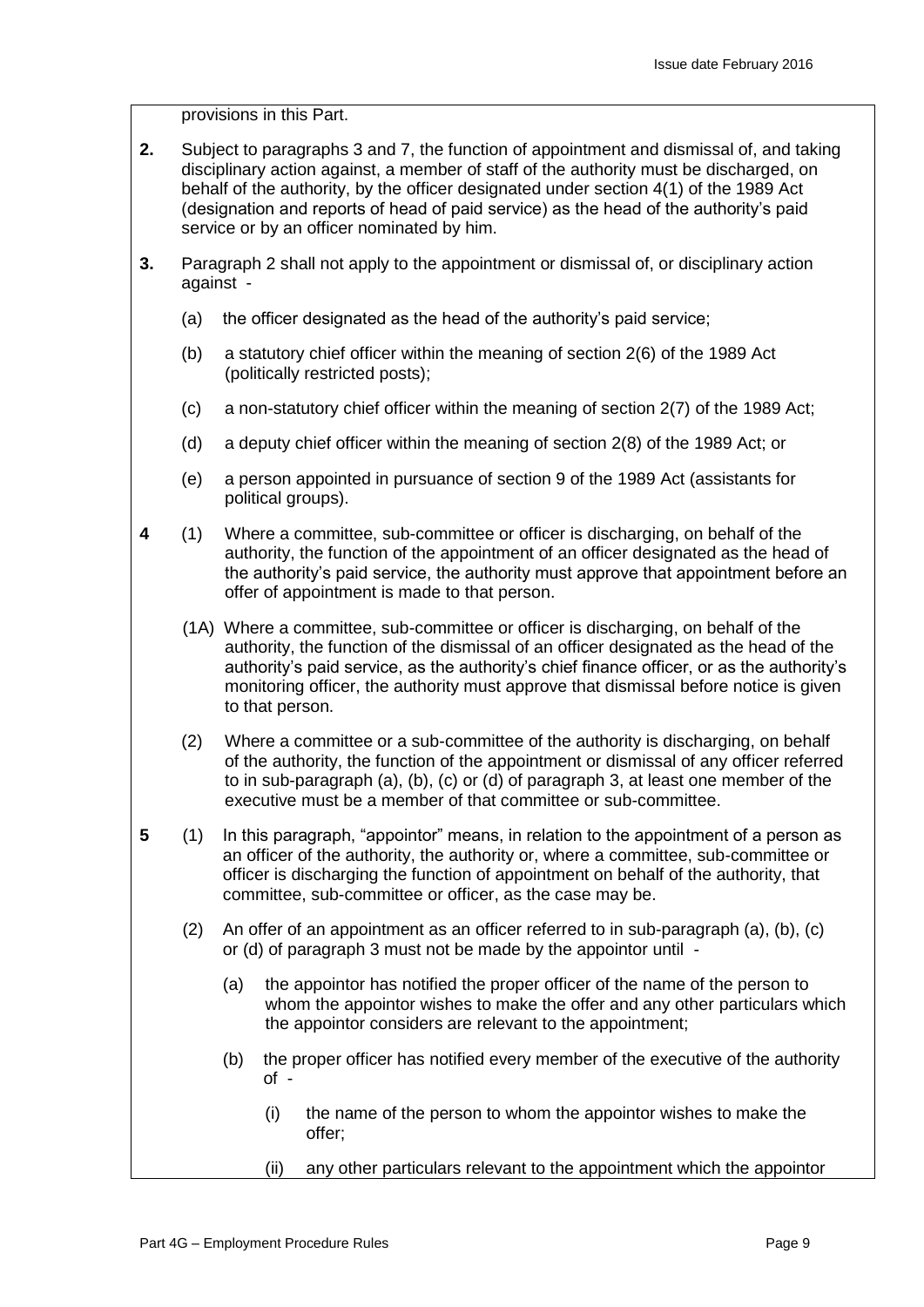|    |                                                                                                                                                                     |                                                                                                                                                                                                                                                                                                                            |          | has notified to the proper officer; and                                                                                                                                                                                               |  |
|----|---------------------------------------------------------------------------------------------------------------------------------------------------------------------|----------------------------------------------------------------------------------------------------------------------------------------------------------------------------------------------------------------------------------------------------------------------------------------------------------------------------|----------|---------------------------------------------------------------------------------------------------------------------------------------------------------------------------------------------------------------------------------------|--|
|    |                                                                                                                                                                     |                                                                                                                                                                                                                                                                                                                            | (iii)    | the period within which any objection to the making of the offer is to be<br>made by the executive leader on behalf of the executive to the proper<br>officer; and                                                                    |  |
|    |                                                                                                                                                                     | (c)                                                                                                                                                                                                                                                                                                                        | either - |                                                                                                                                                                                                                                       |  |
|    |                                                                                                                                                                     |                                                                                                                                                                                                                                                                                                                            | (i)      | the executive leader has, within the period specified in the notice under<br>sub-paragraph (b)(iii), notified the appointor that neither he nor any<br>other member of the executive has any objection to the making of the<br>offer; |  |
|    |                                                                                                                                                                     |                                                                                                                                                                                                                                                                                                                            | (ii)     | the proper officer has notified the appointor that no objection was<br>received by him within that period from the executive leader; or                                                                                               |  |
|    |                                                                                                                                                                     |                                                                                                                                                                                                                                                                                                                            | (iii)    | the appointor is satisfied that any objection received from the executive<br>leader within that period is not material or is not well-founded.                                                                                        |  |
| 6  | (1)                                                                                                                                                                 | In this paragraph, "dismissor" means, in relation to the dismissal of an officer of<br>the authority, the authority or, where a committee, sub-committee or another<br>officer is discharging the function of dismissal on behalf of the authority, that<br>committee, sub-committee or other officer, as the case may be. |          |                                                                                                                                                                                                                                       |  |
|    | (2)                                                                                                                                                                 | Notice of the dismissal of an officer referred to in sub-paragraph (a), (b), (c) or (d)<br>of paragraph 3 must not be given by the dismissor until -                                                                                                                                                                       |          |                                                                                                                                                                                                                                       |  |
|    |                                                                                                                                                                     | (a)                                                                                                                                                                                                                                                                                                                        |          | the dismissor has notified the proper officer of the name of the person who<br>the dismissor wishes to dismiss and any other particulars which the<br>dismissor considers are relevant to the dismissal;                              |  |
|    |                                                                                                                                                                     | (b)                                                                                                                                                                                                                                                                                                                        | $of -$   | the proper officer has notified every member of the executive of the authority                                                                                                                                                        |  |
|    |                                                                                                                                                                     |                                                                                                                                                                                                                                                                                                                            | (i)      | the name of the person who the dismissor wishes to dismiss;                                                                                                                                                                           |  |
|    |                                                                                                                                                                     |                                                                                                                                                                                                                                                                                                                            | (ii)     | any other particulars relevant to the dismissal which the dismissor has<br>notified to the proper officer; and                                                                                                                        |  |
|    |                                                                                                                                                                     |                                                                                                                                                                                                                                                                                                                            | (iii)    | the period within which any objection to the dismissal is to be made by<br>the executive leader on behalf of the executive to the proper officer;<br>and                                                                              |  |
|    |                                                                                                                                                                     | (c)<br>either -                                                                                                                                                                                                                                                                                                            |          |                                                                                                                                                                                                                                       |  |
|    |                                                                                                                                                                     |                                                                                                                                                                                                                                                                                                                            | (i)      | the executive leader has, within the period specified in the notice under<br>sub-paragraph (b)(iii), notified the dismissor that neither he nor any<br>other member of the executive has any objection to the dismissal;              |  |
|    |                                                                                                                                                                     |                                                                                                                                                                                                                                                                                                                            | (ii)     | the proper officer has notified the dismissor that no objection was<br>received by him within that period from the executive leader; or                                                                                               |  |
|    |                                                                                                                                                                     |                                                                                                                                                                                                                                                                                                                            | (iii)    | the dismissor is satisfied that any objection received from the executive<br>leader within that period is not material or is not well-founded.                                                                                        |  |
| 7. | Nothing in paragraph 2 shall prevent a person from serving as a member of any<br>committee or sub-committee established by the authority to consider an appeal by - |                                                                                                                                                                                                                                                                                                                            |          |                                                                                                                                                                                                                                       |  |
|    | (a)                                                                                                                                                                 |                                                                                                                                                                                                                                                                                                                            |          | another person against any decision relating to the appointment of that other                                                                                                                                                         |  |